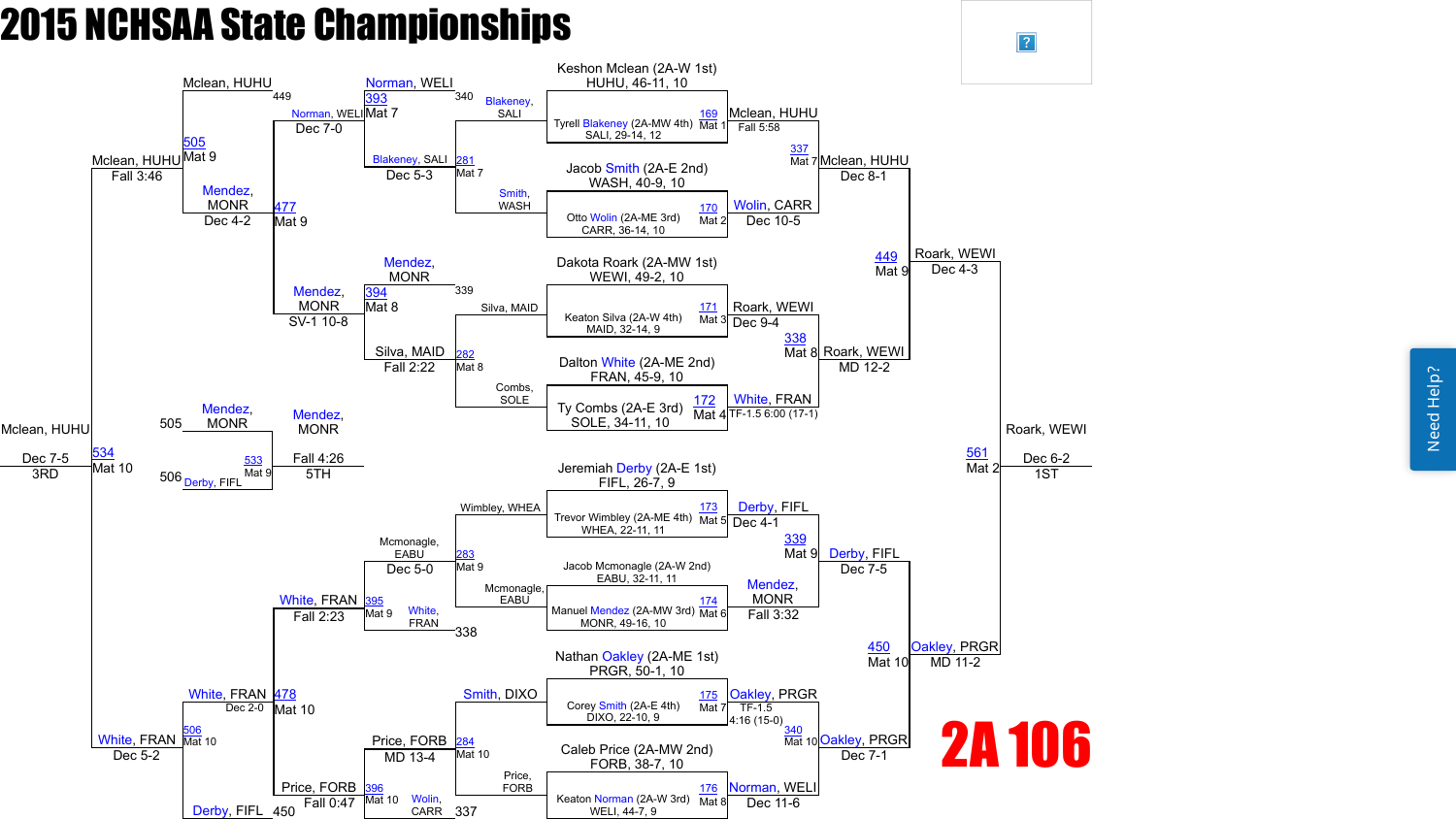Need Help? Need Help?



 $\sqrt{?}$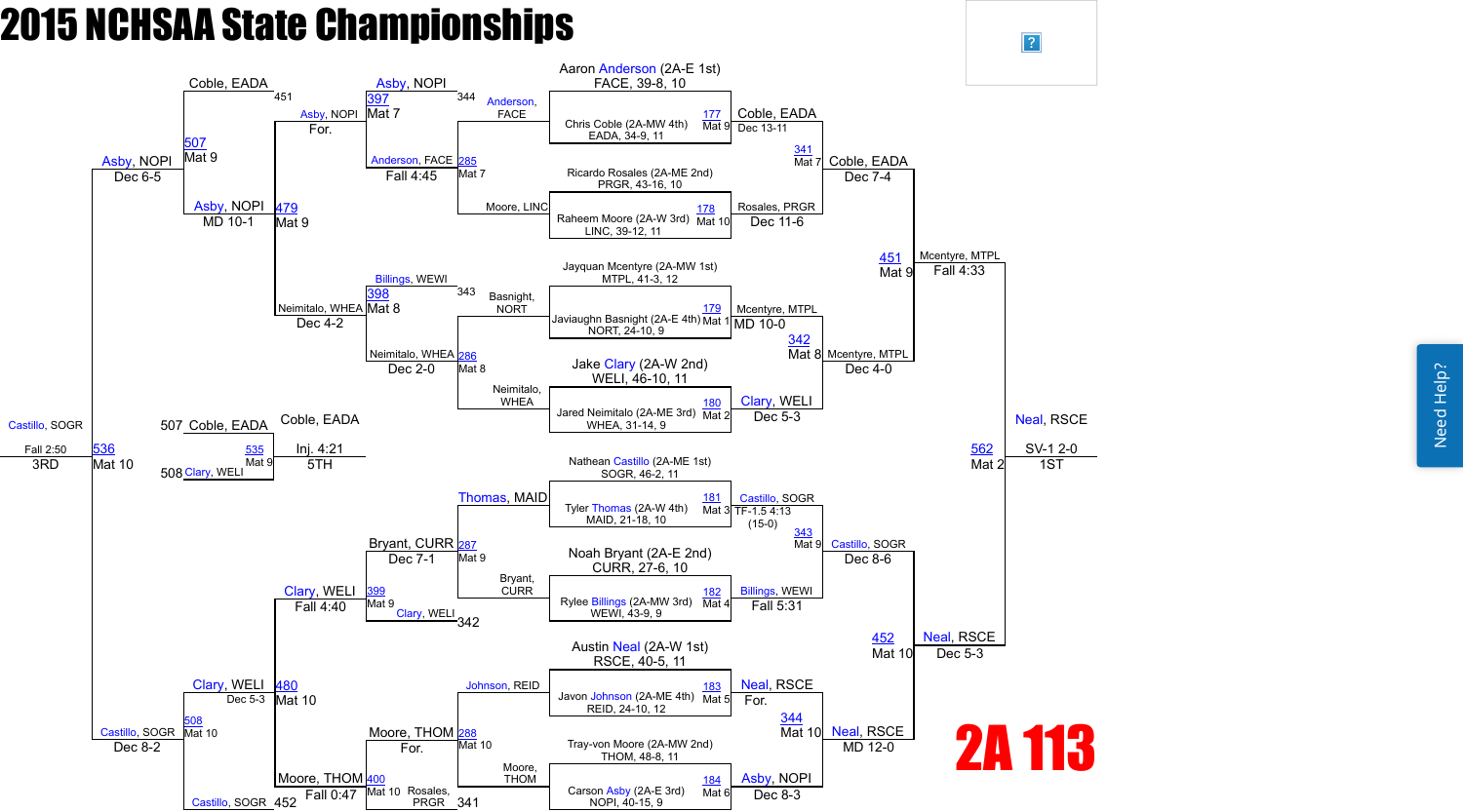

 $\vert$ ?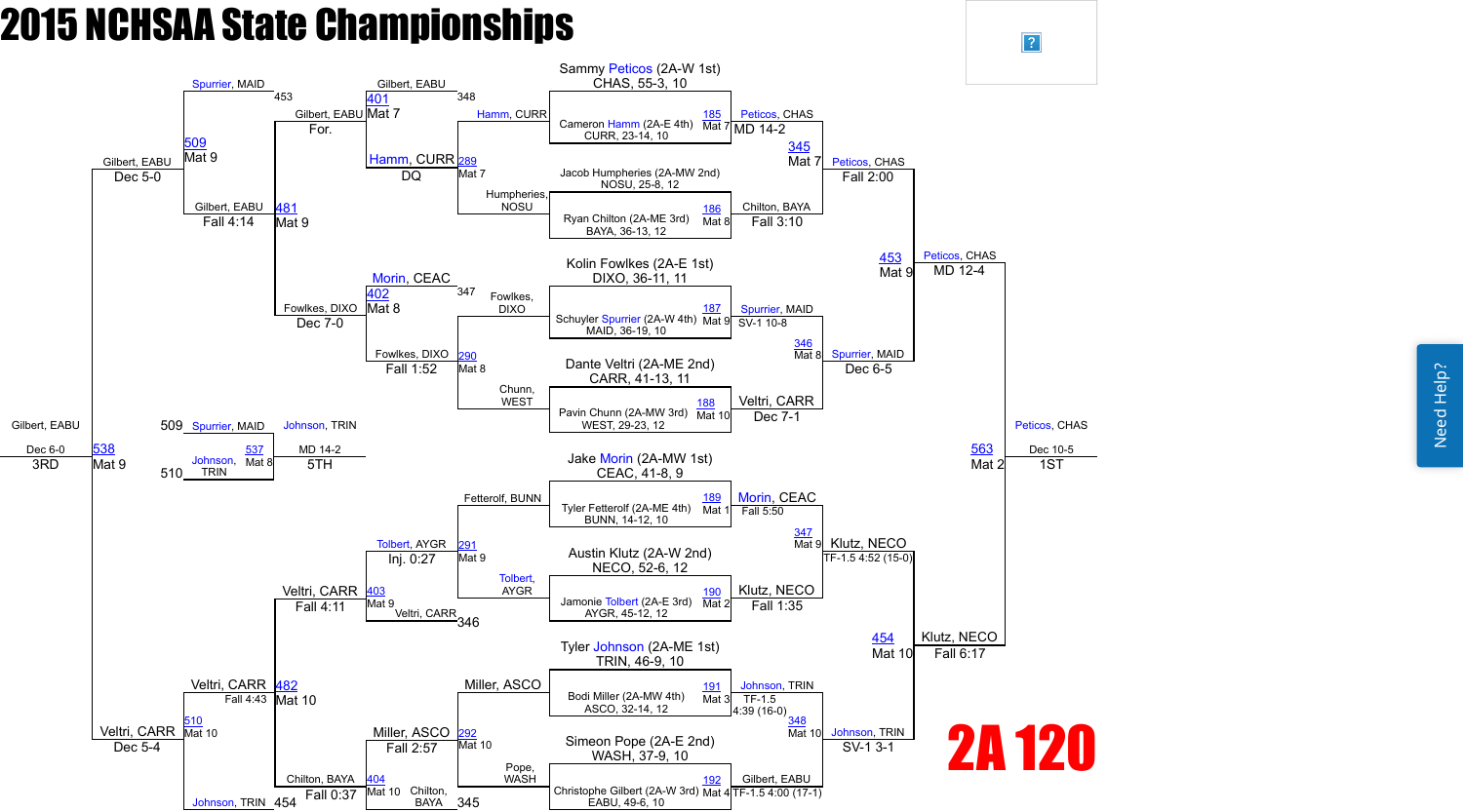Need Help? Need Help?

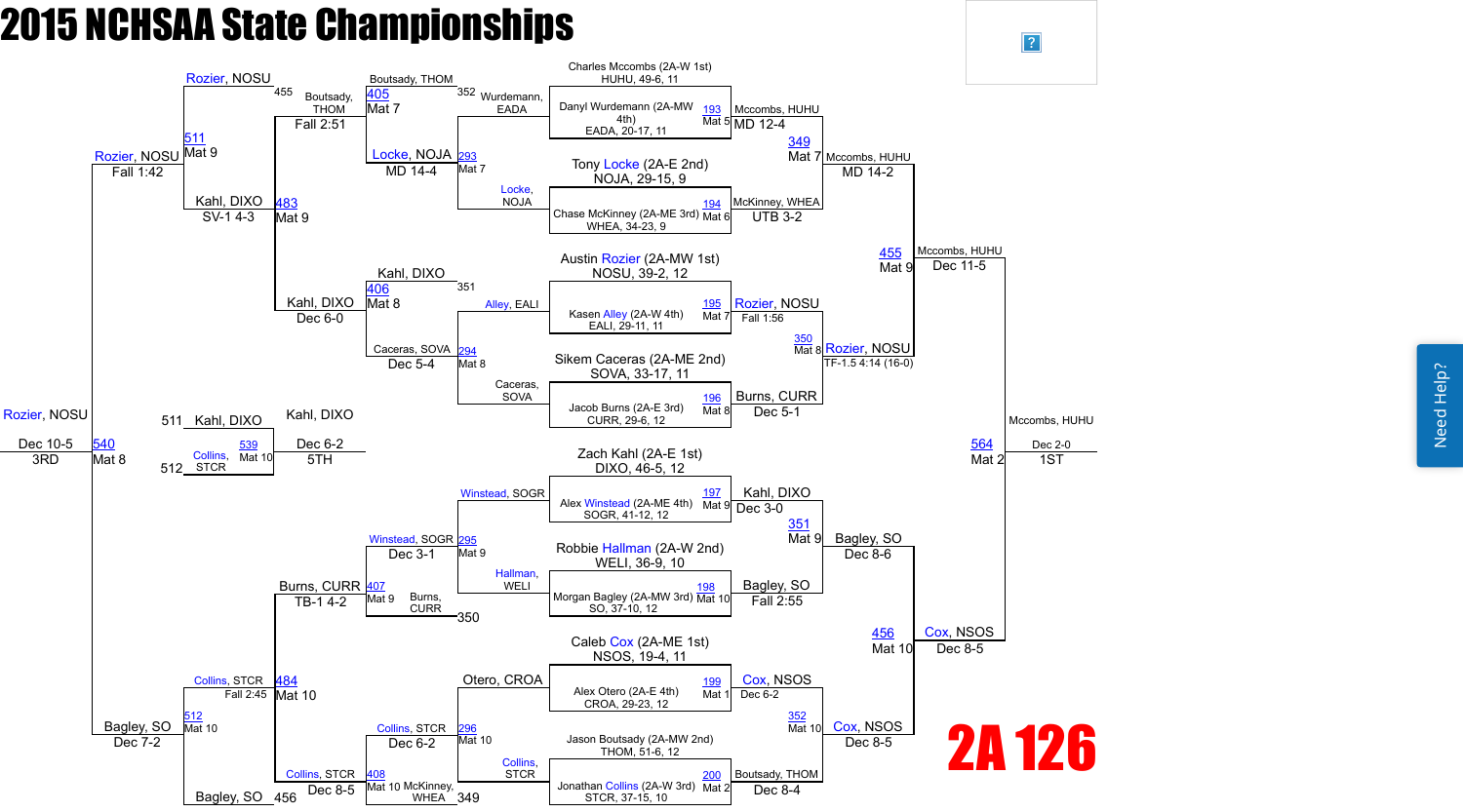

 $\sqrt{?}$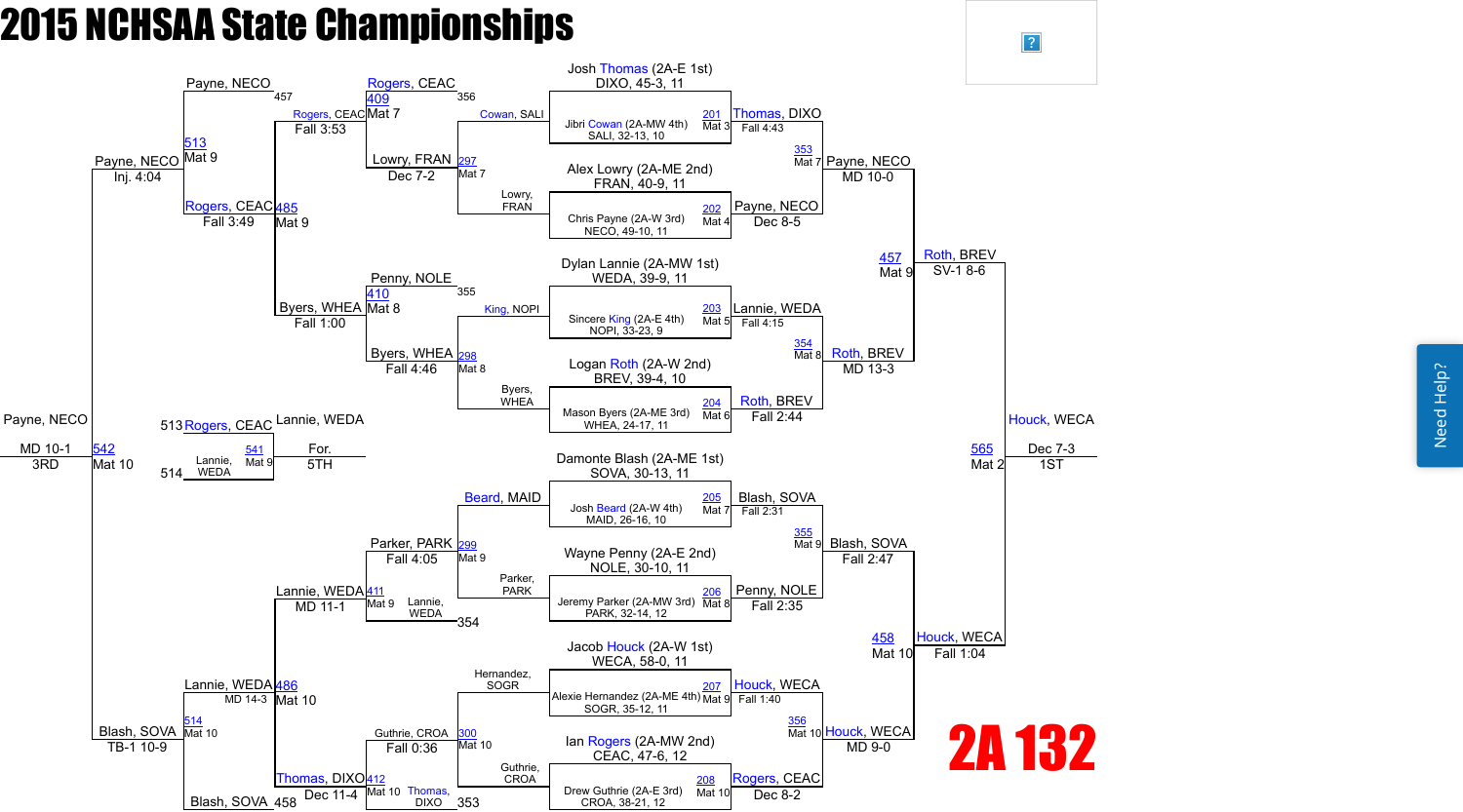Need Help? Need Help?

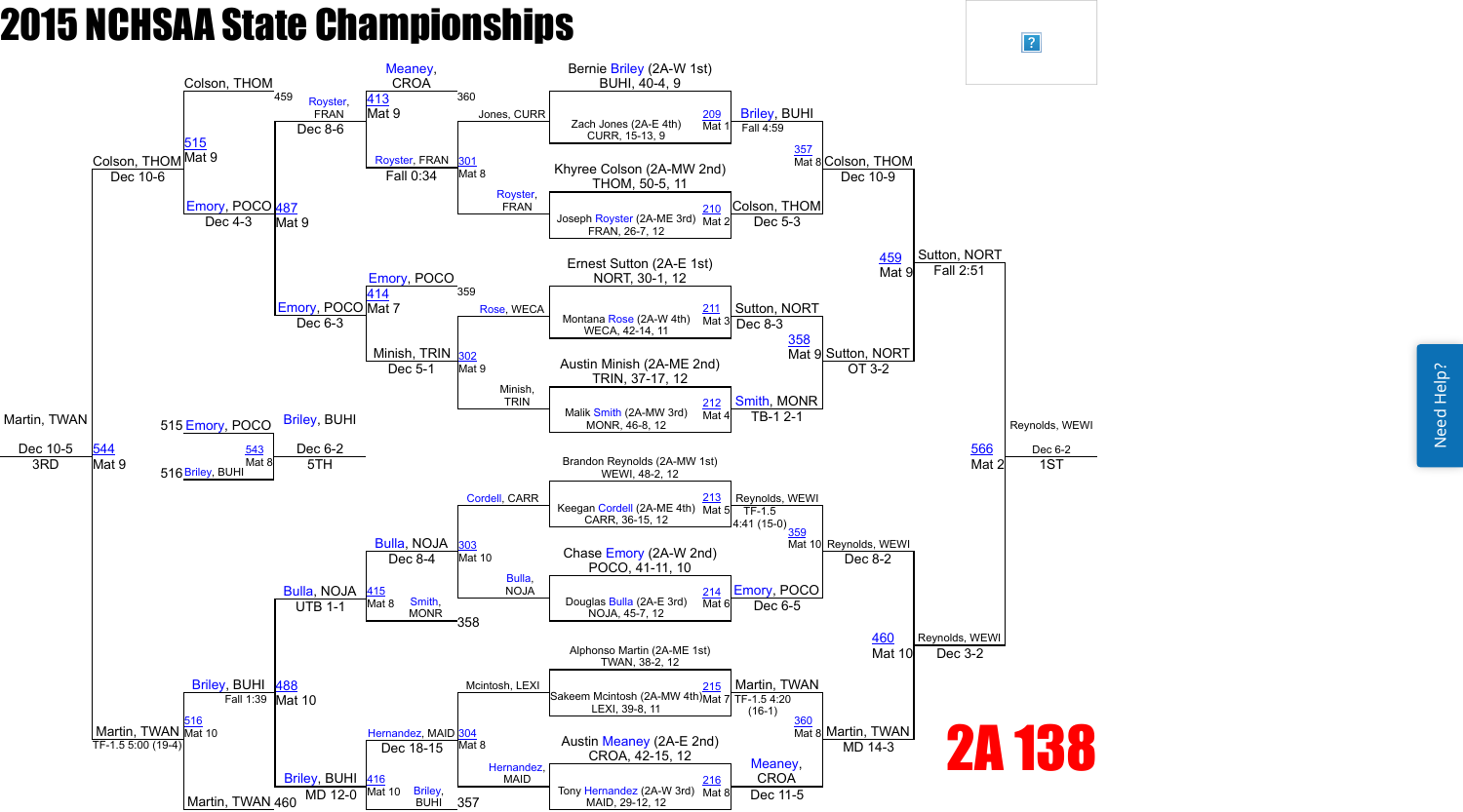Need Help? Need Help?

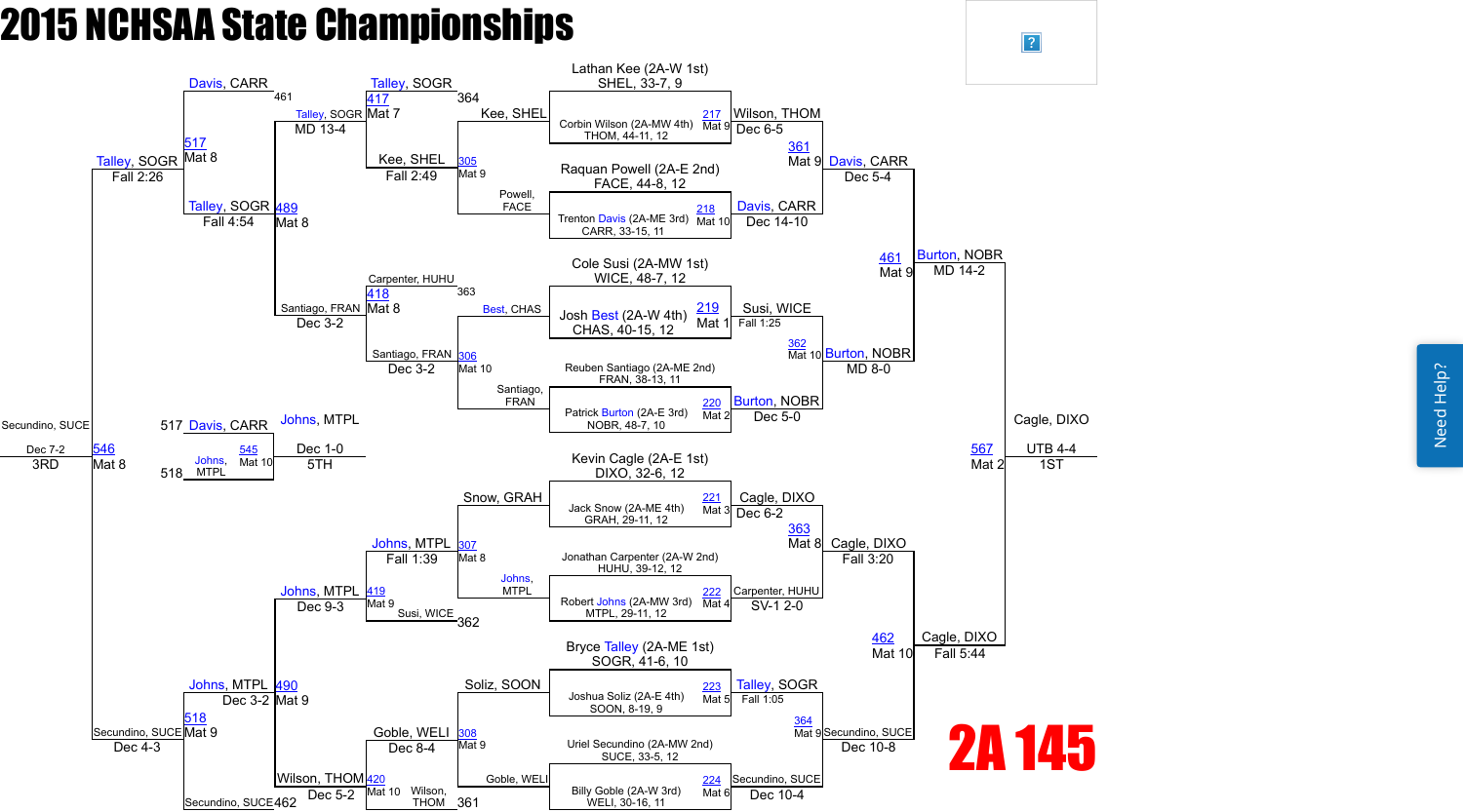

 $\sqrt{?}$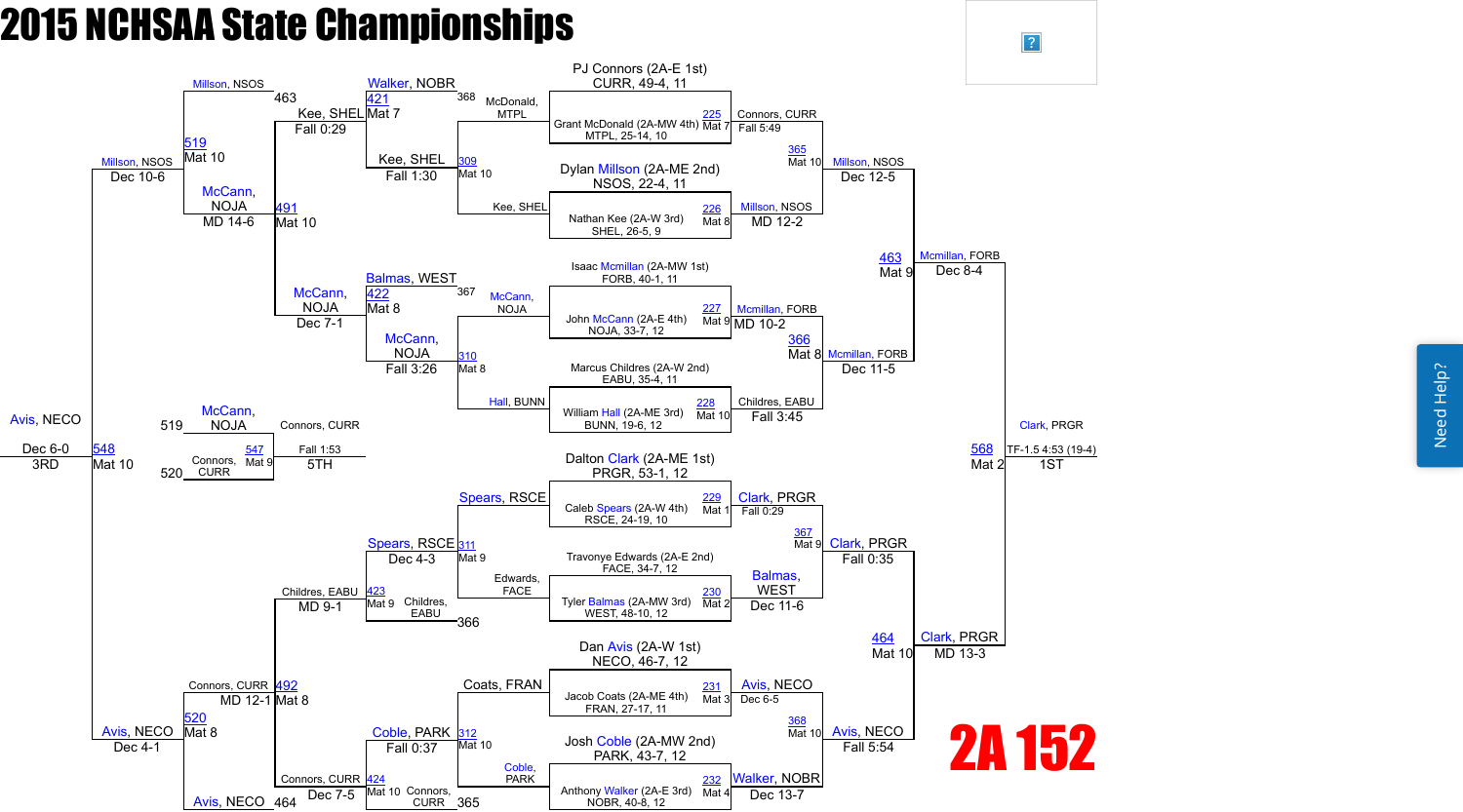Need Help? Need Help?



 $\sqrt{?}$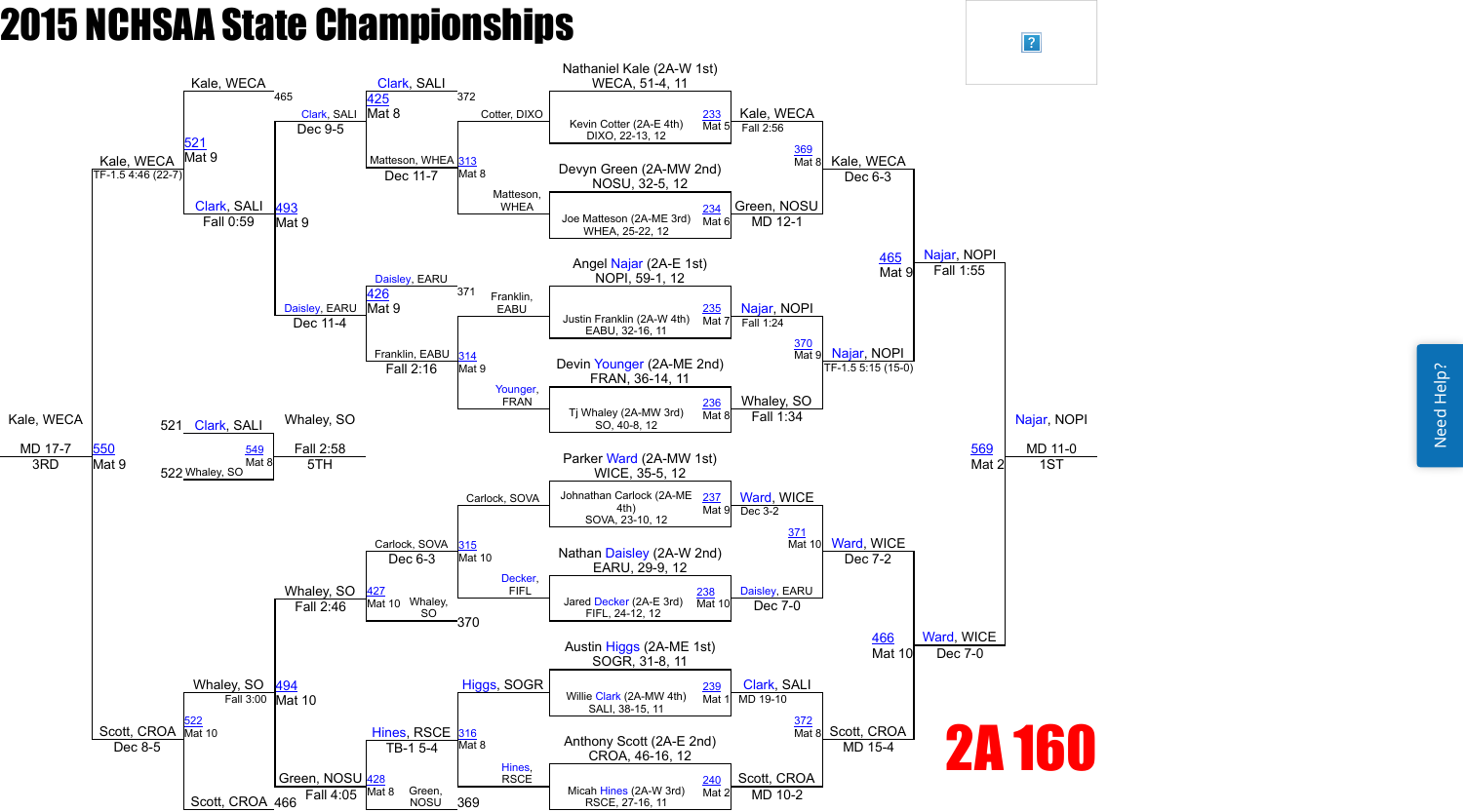Need Help? Need Help?

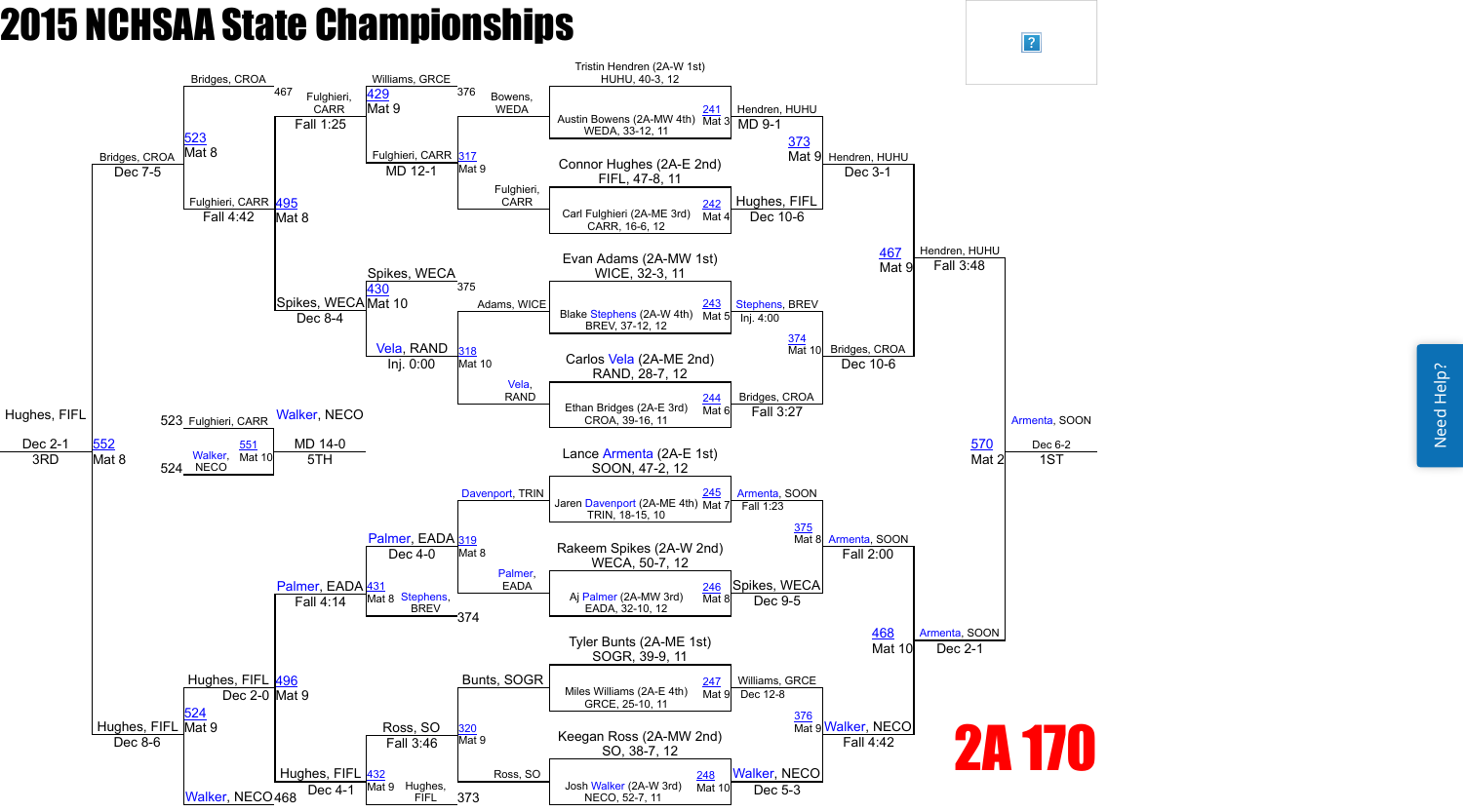Need Help? Need Help?

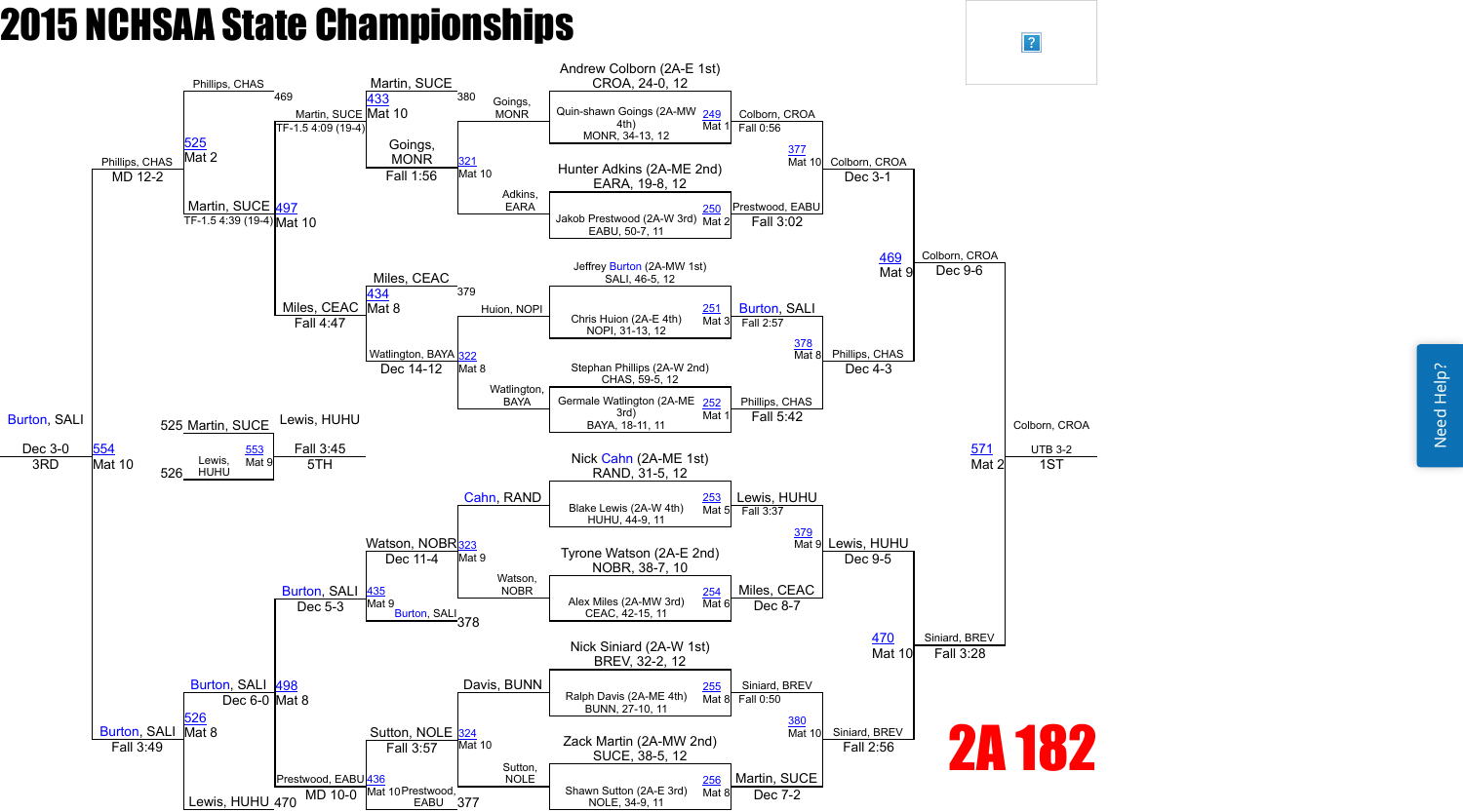Need Help? Need Help?

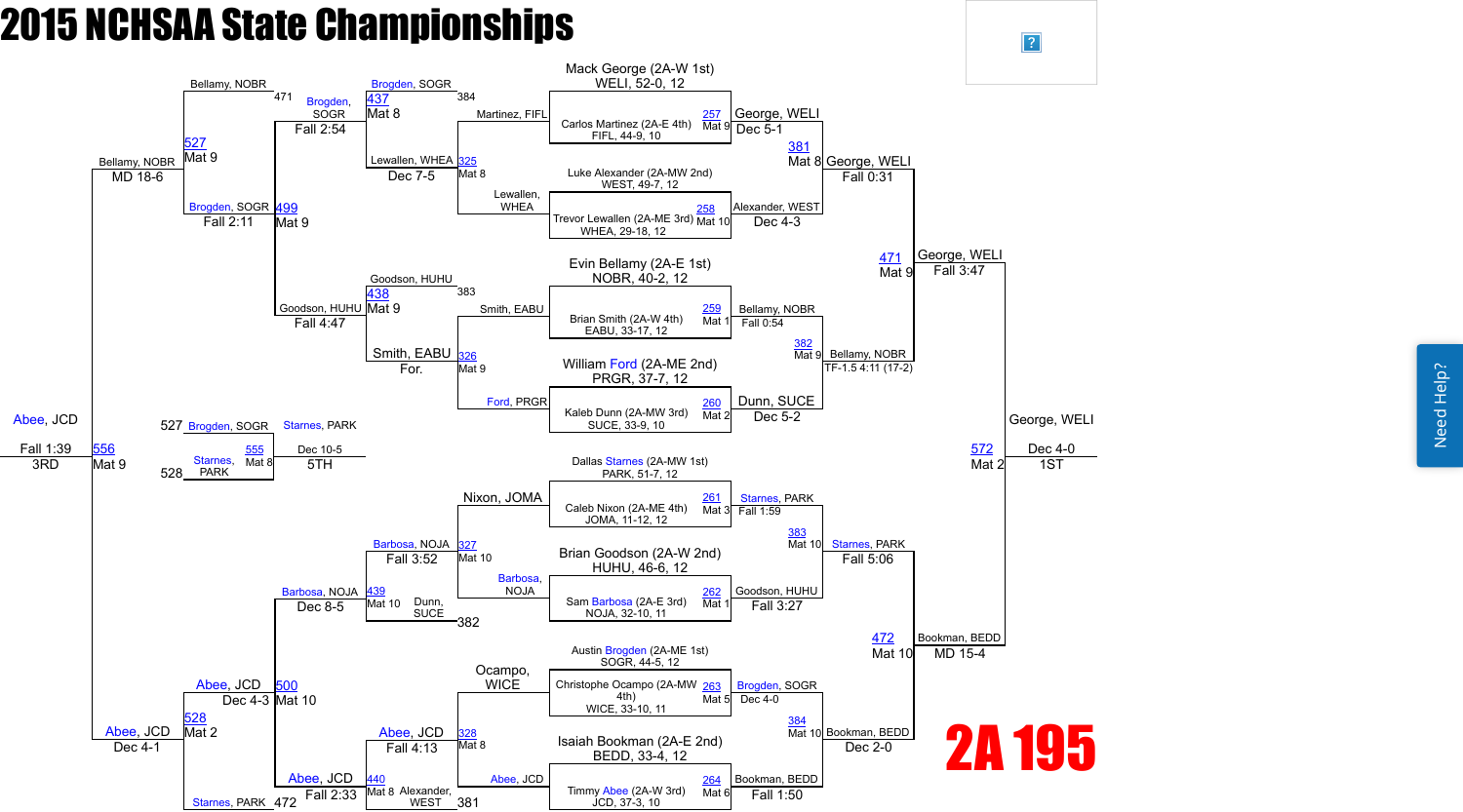

 $\vert$ ?